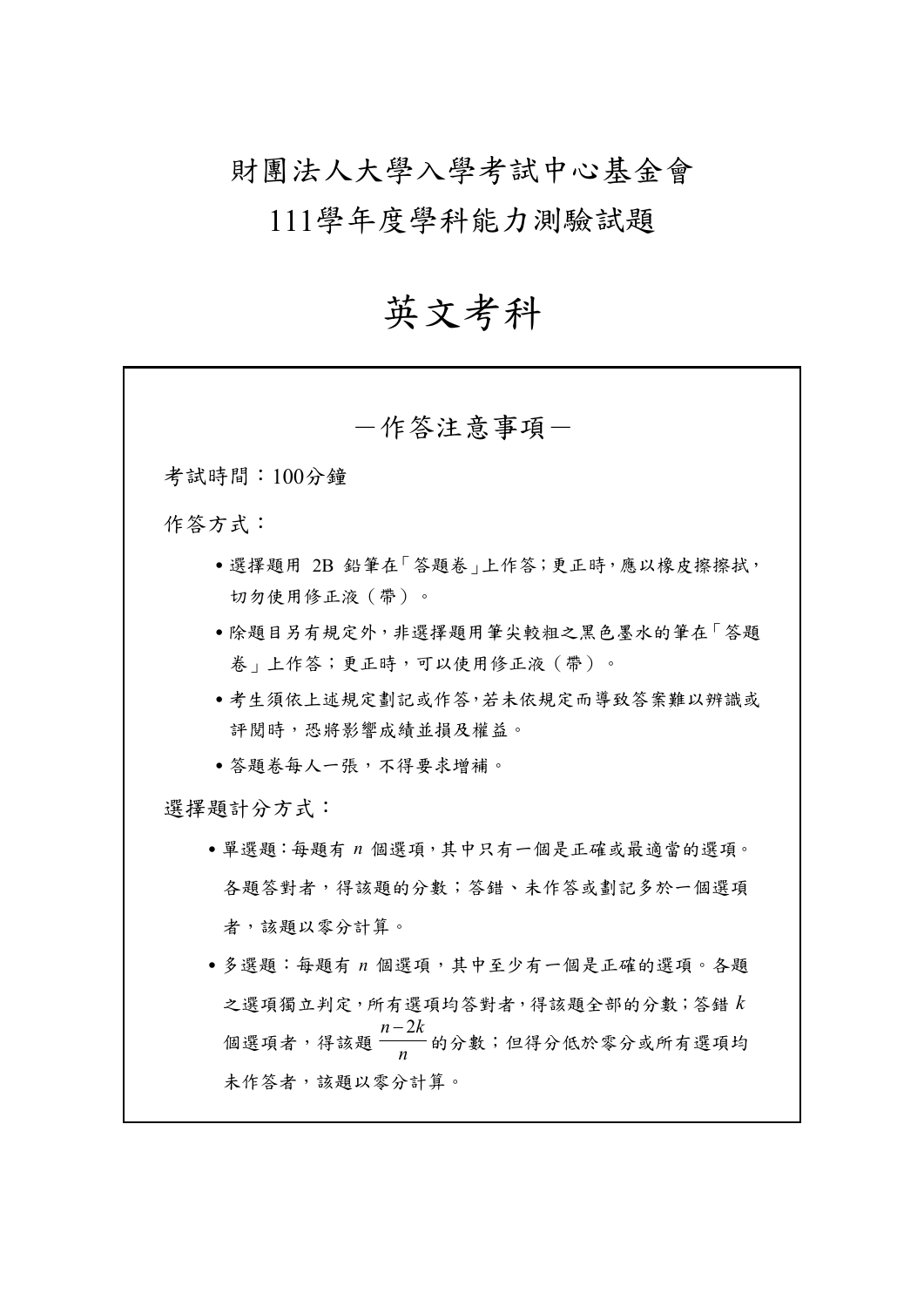# 第壹部分、選擇題(占62分) 一 、 詞 彙 題 ( 占 1 0 分 )

說明︰第1題至第10題,每題1分。

|                                                                                                                               | 1. When Jeffery doesn't feel like cooking, he often orders pizza online and has it ______ to his house.<br>(A) advanced                   | (B) delivered  | (C) offered      | (D) stretched  |  |
|-------------------------------------------------------------------------------------------------------------------------------|-------------------------------------------------------------------------------------------------------------------------------------------|----------------|------------------|----------------|--|
|                                                                                                                               | 2. Jane is the best _______ I have ever had. I cannot imagine running my office without her help.<br>$(A)$ assistant                      | (B) influence  | (C) contribution | (D) politician |  |
|                                                                                                                               | 3. The temple celebrated Mazu Festival by hosting ten days of lion dances, Taiwanese operas, and<br>traditional hand ________ shows.      |                |                  |                |  |
|                                                                                                                               | $(A)$ chat                                                                                                                                | $(B)$ quiz     | $(C)$ puppet     | (D) variety    |  |
|                                                                                                                               | 4. The new vaccine was banned by the Food and Drug Administration due to its ______ fatal side effects.<br>(A) potentially                | (B) delicately | (C) ambiguously  | (D) optionally |  |
| 5.                                                                                                                            | the photos with dates and keywords help you sort them easily in your file.                                                                |                |                  |                |  |
|                                                                                                                               | $(A)$ Tagging                                                                                                                             | (B) Flocking   | (C) Rolling      | (D) Snapping   |  |
|                                                                                                                               | 6. An person is usually pleasant and easy to get along with, but don't expect that he or she will<br>always say "yes" to everything.      |                |                  |                |  |
|                                                                                                                               | $(A)$ enormous                                                                                                                            | (B) intimate   | (C) agreeable    | (D) ultimate   |  |
|                                                                                                                               | 7. Hidden deep in a small alley among various tiny shops, the entrance of the Michelin star restaurant is<br>barely _______ to passersby. |                |                  |                |  |
|                                                                                                                               | (A) identical                                                                                                                             | (B) visible    | (C) available    | (D) remarkable |  |
| 8.                                                                                                                            | The original budget for my round-island trip was NT\$5,000, but the _______ cost is likely to be 50<br>percent higher.                    |                |                  |                |  |
|                                                                                                                               | (A) moderate                                                                                                                              | (B) absolute   | (C) promising    | (D) eventual   |  |
|                                                                                                                               | 9. After watching a TV program on natural history, Adam decided to go on a ______ for dinosaur fossils<br>in South Dakota.                |                |                  |                |  |
|                                                                                                                               | $(A)$ trial                                                                                                                               | (B) route      | $(C)$ strike     | $(D)$ quest    |  |
| 10. With pink cherry blossoms blooming everywhere, the valley _______ like a young bride under the bright<br>spring sunshine. |                                                                                                                                           |                |                  |                |  |
|                                                                                                                               | (A) bounces                                                                                                                               | (B) blushes    | (C) polishes     | (D) transfers  |  |
|                                                                                                                               | 二 、 綜 合 測 驗 ( 占 10分 )                                                                                                                     |                |                  |                |  |
|                                                                                                                               | 說明:第11題至第20題,每題1分。                                                                                                                        |                |                  |                |  |

## 第 11 至 15 題為題組

A book town is a rural town in which second-hand and antiquarian bookshops are concentrated. The concept was  $11$  by Richard Booth, who opened the first second-hand bookshop in Hay-on-Wye, UK in 1961. Following him, many local people opened their own bookshops, and the small town soon became a model of sustainable rural development and tourism. Since the 1970s, book towns like Hayon-Wye  $12$  up all over the world.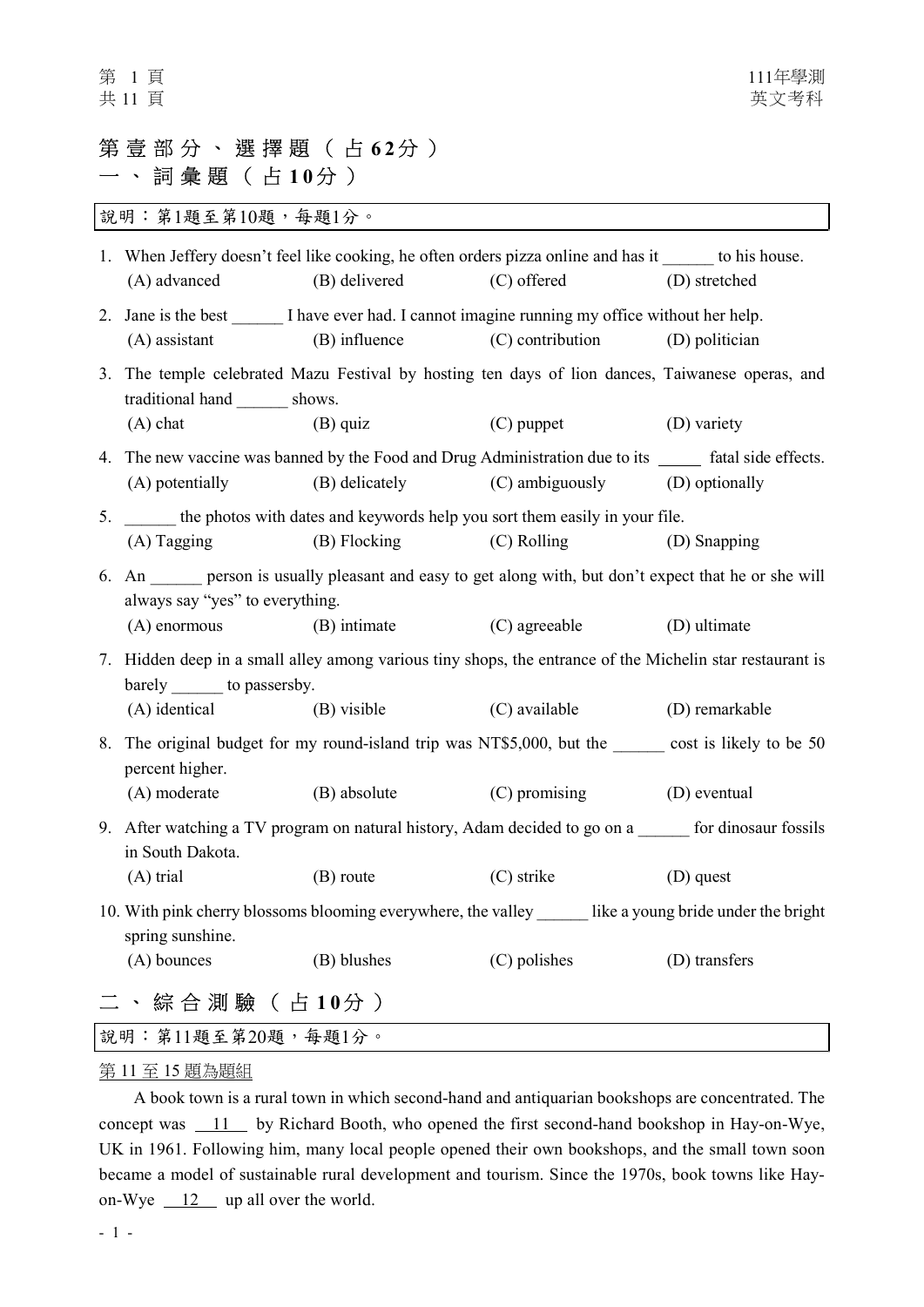Although all book towns have a great number of bookshops, that's where the similarities 13 . Each of these towns shows unique features of its own. Some have many small private shops, while others have organizations steered by volunteers. Some even run regular activities to attract visitors. For example, an annual book festival is held in Hay-on-Wye. Clunes, in Australia, holds a monthly book talk that hosts authors to discuss their latest 14.

As digital reading is changing our traditional way of reading, book towns like Hay-on-Wye are particularly important to 15 . The feel of a book, the smell, the weight, and the knowledge that a particular book might be more than a hundred years old—all these highlight the importance of preserving the physical book as a complement to technology.

- 11. (A) initiated (B) represented (C) acknowledged (D) manipulated
- 12. (A) spring (B) sprang (C) had sprung (D) have been springing
- 13. (A) form (B) count (C) end (D) matter
- 14. (A) trends (B) releases (C) agendas (D) announcements
- 15. (A) get their worldwide fame (B) conform to the new mode
	-
- 
- 
- 
- 
- 
- 
- 
- (C) make their visitors satisfied (D) keep the printed word alive

## 第 16 至 20 題為題組

Airline passengers may have noticed that all plane windows have rounded edges, instead of the hard corners commonly found in our house. The round windows are indeed pleasant to the eye, but they actually were designed for reasons 16 aesthetics.

In the early days of aviation, plane windows 17 square in shape. Then as commercial air travel became popular in the 1950s and airplanes began flying higher and faster, three planes mysteriously broke apart in midair. The cause? Square windows. Scientists found that sharp corners are natural weak spots where stress concentrates. The problem is 18 when airplanes fly at higher altitudes, where the difference between the inside and outside pressure increases, causing added stress. When subjected to repeated pressurization high in the sky, the four corners on a square window may 19 .

Curved windows, on the other hand, distribute stress around more evenly, reducing the likelihood of cracks or breaks. Circular shapes are also stronger and resist deformation, and therefore can  $\frac{20}{20}$  extreme differences in pressure inside and outside of an aircraft.

Thus, round windows are a major safety innovation that keeps planes from disintegrating mid-flight. They are also used on ships and spacecraft for their greater structural integrity.

| 16. (A) contrary to    | (B) except for       | $(C)$ more of       | (D) other than     |
|------------------------|----------------------|---------------------|--------------------|
| 17. $(A)$ used to be   | (B) were to be       | (C) would have been | (D) must have been |
| 18. $(A)$ disguised    | (B) understood       | (C) confronted      | (D) intensified    |
| 19. (A) cause conflict | (B) rebuild strength | (C) spell disaster  | (D) endure shock   |
| 20. $(A)$ tolerate     | $(B)$ improve        | $(C)$ justify       | (D) obtain         |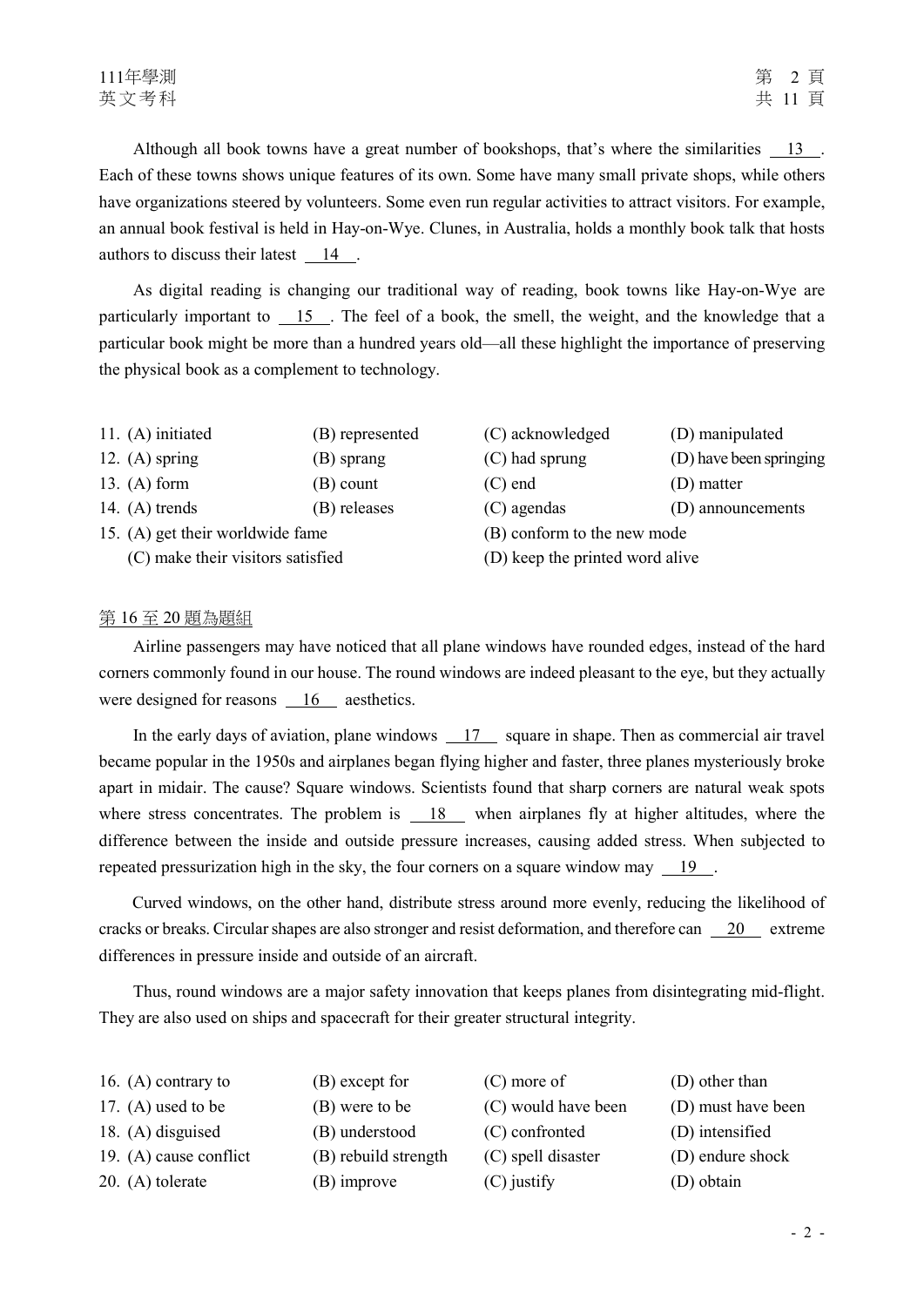# 三 、 文 意 選 填 ( 占 1 0分 )

|                   | 說明:第21題至第30題,每題一個空格,請依文意在文章後所提供的(A)到(J)選項中分別選 |
|-------------------|-----------------------------------------------|
| 出最適當者,填入空格中。每題1分。 |                                               |

#### 第 21 至 30 題為題組

A stunt person is a man or a woman who performs dangerous acts, usually in the television or movie industry. In this line of work, the person is paid to do daring actions that are deemed too 21 for the regular actor to perform, including jumping from heights, crashing cars, or fighting with weapons.

Stunt work emerged out of  $\frac{22}{2}$  over time. In the early days of the film industry, actors themselves shot acrobatic acts and dangerous scenes, until they began to get injured. There were, however, no 23 crew members to perform impressive stunts at that time. If something dangerous needed to be done for a scene, the producers would hire anyone crazy or desperate enough to do it. These people were not trained to perform stunts, so they often 24 things for the first time during the actual shooting. They had to learn from their own mistakes, which  $\frac{25}{25}$  some their lives, and almost all suffered light or severe injuries.

Beginning around 1910, audiences developed a taste for serial action movies, which 26 the use of dedicated stunt people to perform in dangerous scenes. Such demand increased with the rise of western movies, and many cowboys with masterful skills on horseback found a new 27 as a stunt person. Tom Mix and Yakima Canutt were among the most famous. The 1960s and '70s 28 the development of most modern stunt technology, like air rams and bullet squibs. That technology has continued to evolve into the present.

Today, CGI (computer generated imagery) is widely used in filmmaking, and it is now 29 to create very lifelike scenes without using real stunt people. However, CGI has difficulties of its own, and there will always be a demand for the realism and thrilling  $\frac{30}{10}$  of an actual stunt. So the stunt industry is probably in no immediate danger of dying off.

| $(A)$ possible   | (B) sensation  | (C) risky     | $(D)$ cost      | (E) witnessed |
|------------------|----------------|---------------|-----------------|---------------|
| (F) professional | (G) called for | (H) tried out | $(I)$ necessity | $(J)$ career  |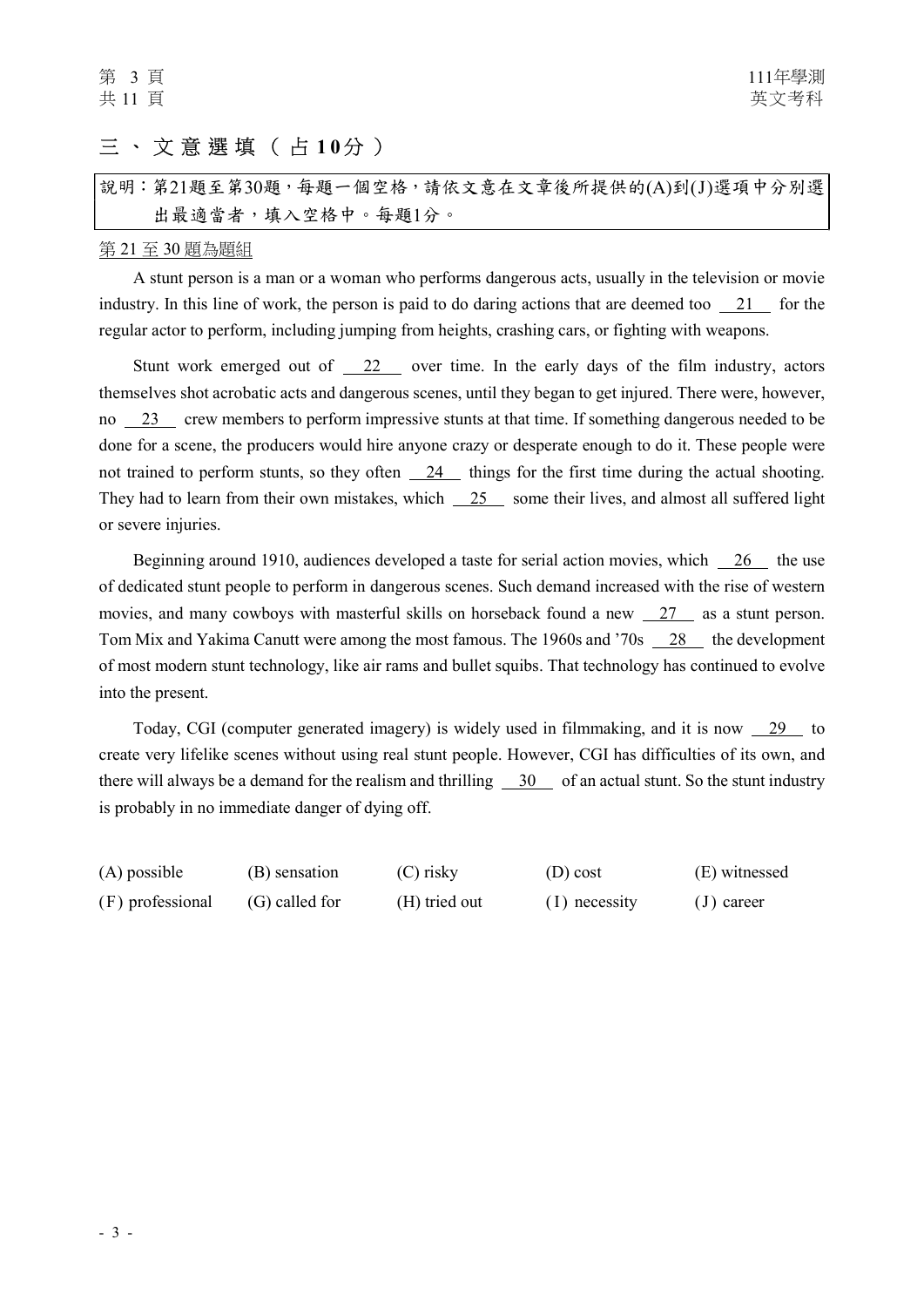# 四 、 篇 章 結 構 ( 占 8分 )

說明︰第31題至第34題,每題一個空格,請依文意在文章後所提供的(A)到(D)選項中分別 選出最適當者,填入空格中。每題2分。

### 第 31 至 34 題為題組

Obon, or the Bon Festival, is a Japanese holiday that honors the spirits of the dead. 31 The festival usually lasts for four to five days in August. During this period, many people travel back to their hometowns and spend time with loved ones, both past and present.

Though not a national holiday, *Obon* is surely one of the most traditional events of the year. Celebration often begins with mukaebi (welcoming fire), during which people make a small bonfire in front of their house to guide spirits upon their return back home. 32 Food offerings are presented at house altars and temples. Some regions prepare horses made of cucumbers and cows made of eggplants, hoping that the spirits will come back to Earth quickly, on a horse, and leave slowly, riding the cow.

 33 Paper lanterns and offerings are sent floating down rivers to accompany the ancestors back to their resting place. Many areas will also organize bon-odori dances. The style of the dances varies from region to region but is normally based on the rhythms of taiko drums. Performers usually play on a tall stage with lanterns and banners strung all around. Participants, often dressed in light cotton kimonos, are encouraged to dance to the music around the stage. 34 Originally dedicated to the deceased, the dances have now become a symbol of the summer festival themselves.

(A) Some people also visit the cemetery to clean up the family graves and pray for their ancestors.

(B) Such festive activities are usually held in parks, temples, and other public places around Japan.

(C) Obon concludes with another bonfire, okuribi, lighting up the sky to see the ancestors' spirits off.

(D) Originating from the Chinese Ghost Festival, this annual event has evolved into a time of family reunion.

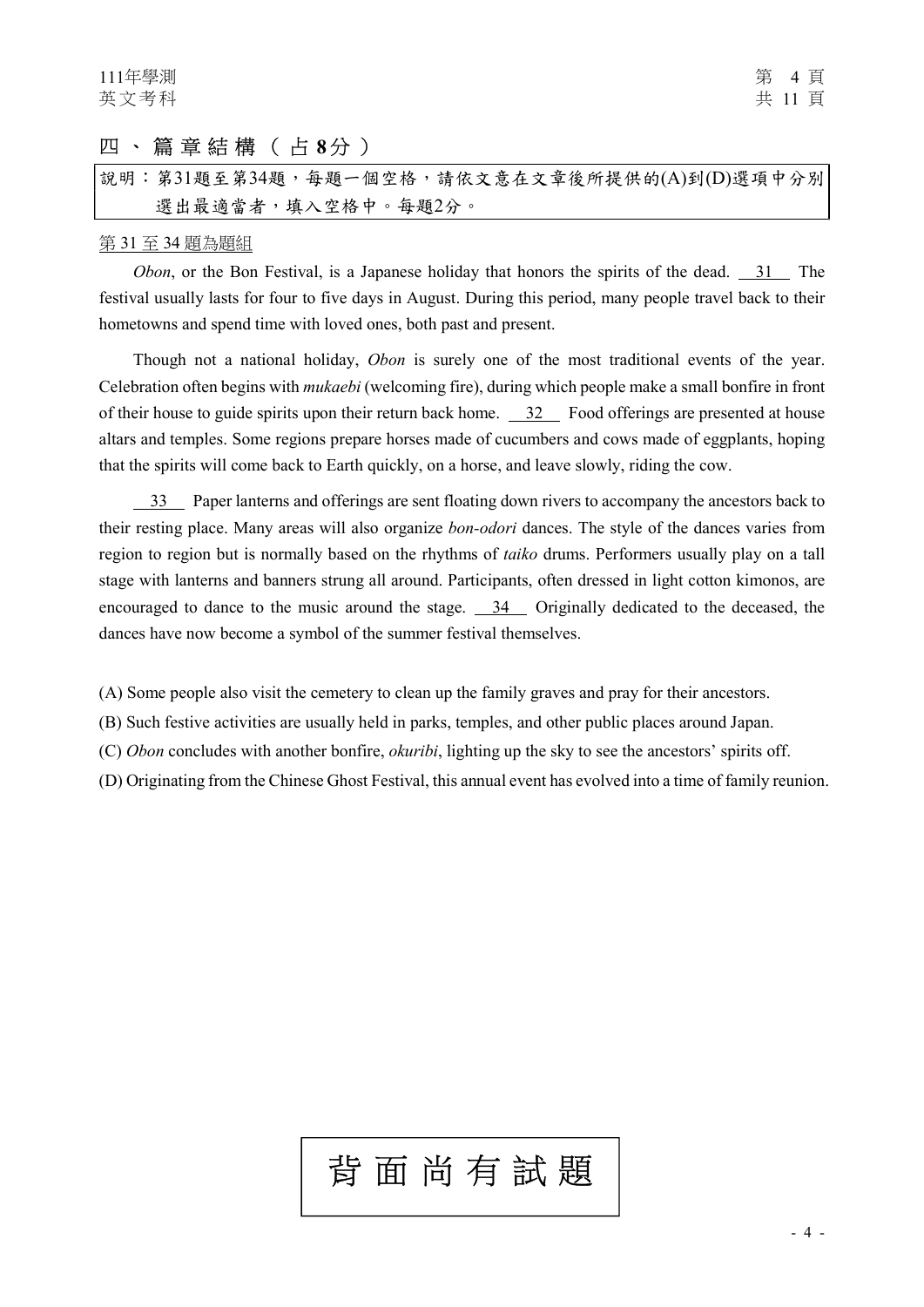## 五 、 閱 讀 測 驗 ( 占 2 4分 )

說明: 第35題至第46題, 每題2分。

## 第 35 至 38 題為題組

Standing proud in the savannah with their red blankets and painted shields, the Maasai people are one of the widely known symbols of East Africa. Their unique style, as remarked by Karen Blixen, author of Out of Africa, "has grown from the inside, and is an expression of the race and its history."

The Maasai are a semi-nomadic group in Kenya and northern Tanzania, wandering in bands and living almost entirely on the meat, blood, and milk of their herds. Over the years, the fearless tribesmen have stood strong against slavery, and resisted the urging of the Kenyan and Tanzanian governments to adopt a more modern lifestyle. In fact, they are one of the few tribes that have retained most of their traditions. Up until recently, the only way for a Maasai boy to achieve warrior status was to single-handedly kill a lion with his spear.

Maasai clothing varies with age, gender, and place. The most recognizable piece of clothing is the  $\delta h$ *ikà*, a sheet of fabric worn wrapped around the body. Red is a popular color, and women generally opt for checked, striped, or patterned pieces of cloth. Young men wear black for several months after their circumcision, a ritual signifying their coming of age. A Maasai warrior is rarely seen without his spear and shield. In Blixen's words, "their weapons and finery are as much a part of their being as are a stag's antlers" (a male deer's horns).

Beadwork is an important part of Maasai culture. Beaded jewelry is made by women, and is famous for its complexity. Natural materials such as clay, shells, and ivory were used before trading with the Europeans in the 19th century. They were then replaced by colorful glass beads, allowing for more detailed beadwork and color patterns. Multicolored beadwork is popular among both men and women. Each color holds a special meaning: White stands for peace, green for land and production, while red—the most favored color among the Maasai—is the symbol of unity and bravery.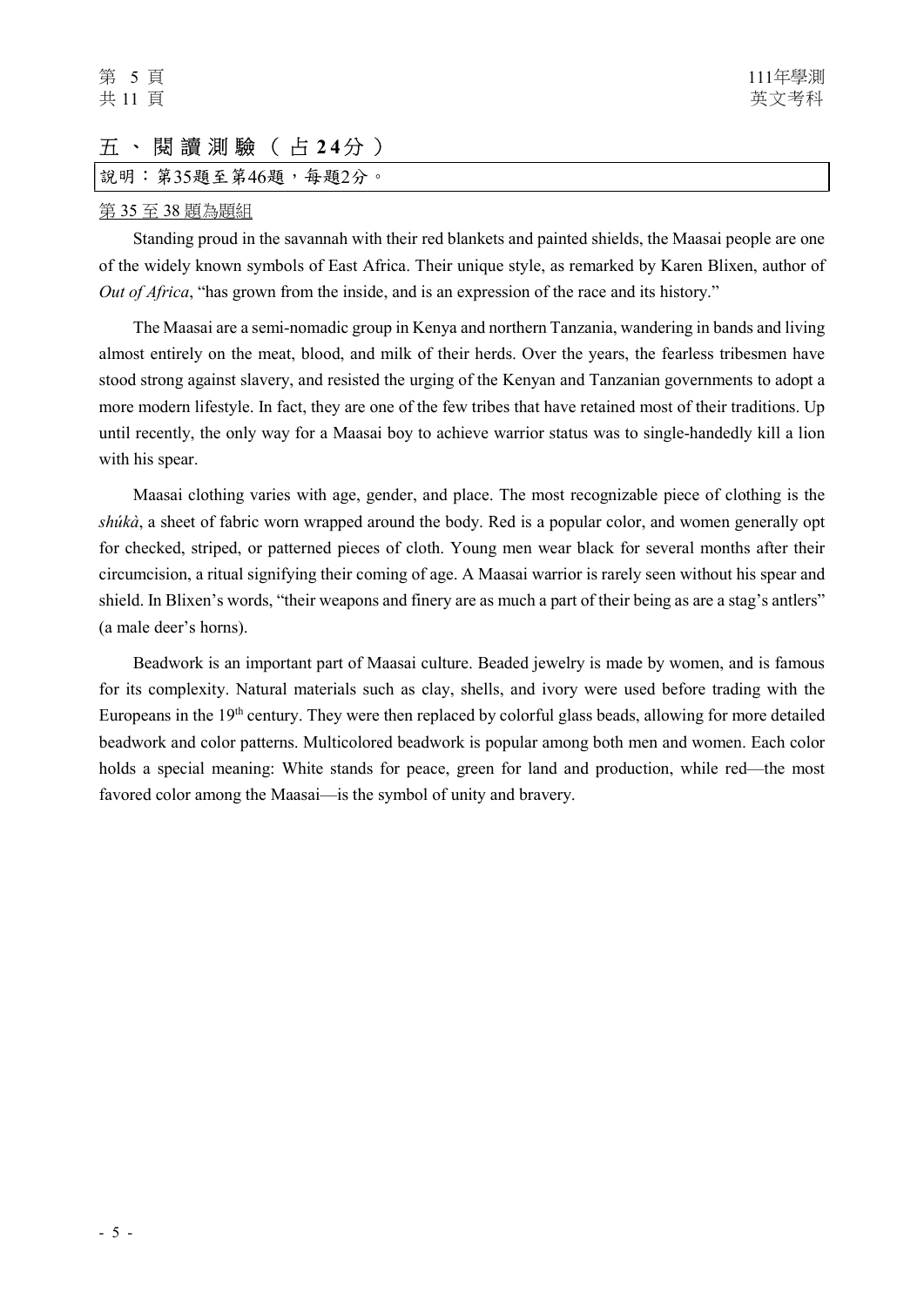35. Which of the following pictures best represents the image of a typical Maasai warrior?

 $(A)$  (B)





 $(C)$  (D)





- 36. What can we learn from the passage about the Maasai people?
	- (A) They have been urged by governments to leave behind their traditions.
	- (B) They resist foreign influence because they were enslaved in the past.
	- (C) A boy has to kill a lion by himself before becoming an adult.
	- (D) A Maasai woman is usually good at beadwork and farming.
- 37. Which of the following is true about Maasai clothing and beadwork?
	- (A) Striped and patterned cloth is preferred by young adults.
	- (B) Young men cannot wear black until they become warriors.
	- (C) Colorful glass jewelry became popular after the  $19<sup>th</sup>$  century.
	- (D) The color of the shúkà represented one's importance in the tribe.
- 38. Why does the author quote Blixen's comment at the end of the third paragraph?
	- (A) To explain how Maasai warriors hunt for deer in the wild.
	- (B) To exemplify the types of weapons used by Maasai warriors.
	- (C) To emphasize that weapons are an inseparable part of a Maasai warrior's outfit.
	- (D) To show the similarities between the behavior of a Maasai warrior and that of a male deer.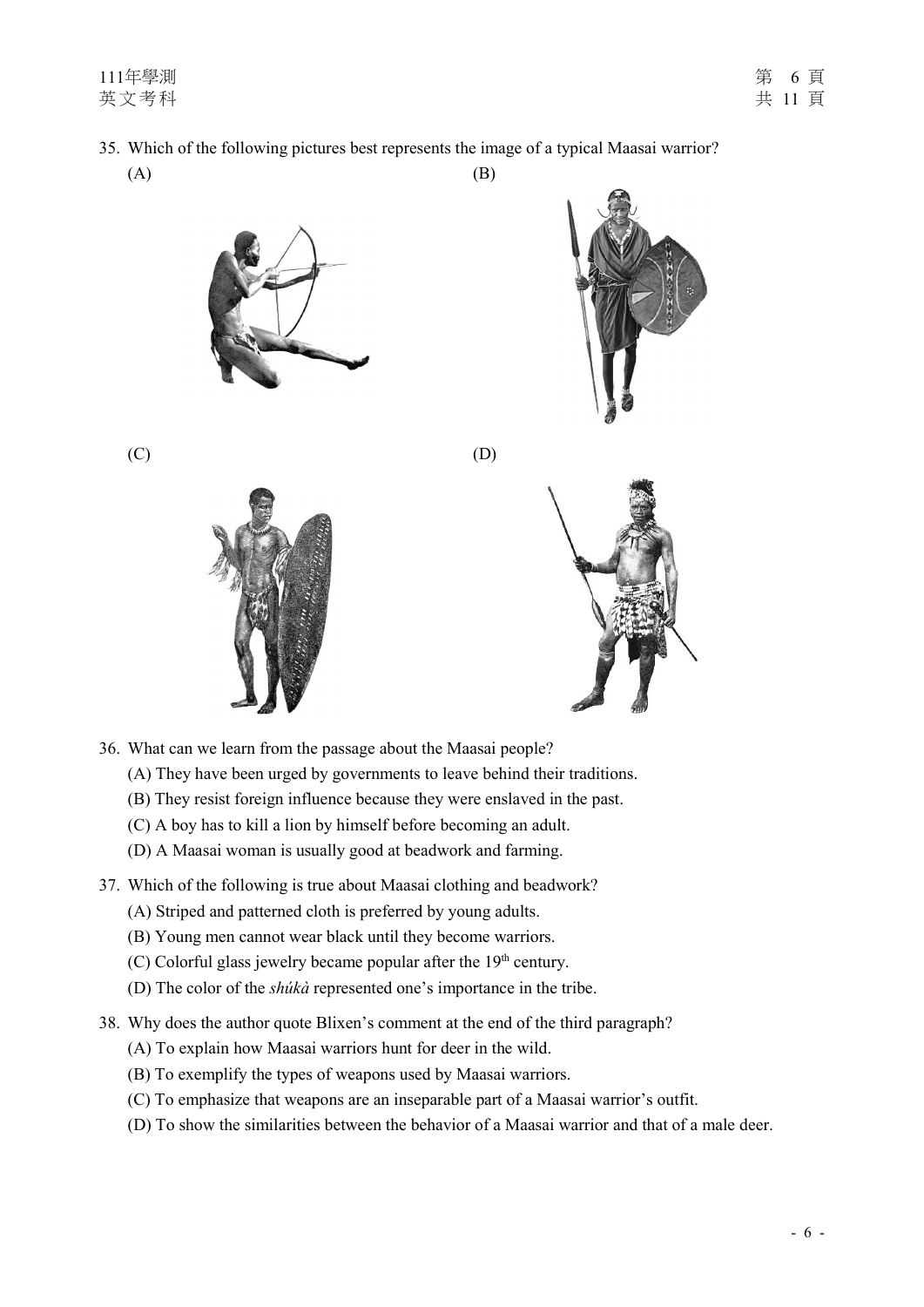#### 第 39 至 42 題為題組

A hard hat is a helmet used mostly at worksites to protect the head from injuries due to falling objects. Since its introduction in the early 20<sup>th</sup> century, the headgear has saved countless lives and is considered the number one safety tool for construction workers.

The hard hat was invented in 1919 by Edward W. Bullard, who had just returned from World War I. Before the war, workers used to smear their hats with coal tar for protection of their head. Bullard, having witnessed the life-saving power of the metal helmet in the War, decided to produce a head protection device that was affordable for every worker and lightweight enough to be worn all day long. The Hard Boiled Hat was thus born, using steamed canvas and leather, covered with black paint, and featuring a suspension system to reduce impact. Soon, hard hats became widely used. The headgear was later made mandatory at construction sites in major construction projects, such as the Hoover Dam in 1931 and the Golden Gate Bridge in 1933.

Over the past century, hard hats have advanced considerably, evolving from canvas and leather to aluminum, fiberglass, and, eventually, to thermoplastic. Recently, new models have been introduced and accessories added to meet the needs of laborers working on various job sites. For instance, a ventilated hard hat was developed to keep wearers cooler, and see-through face shields were attached to better see the hazards lurking above. Today, attachments include radios, sensors, cameras, and a lot more. A common color code has also been developed for recognizing people and their roles on site. Yellow is used for general laborers and contractors, white (or sometimes black) for supervisors and managers, and green for inspectors and new workers.

New products continue to expand the market. Global sales of hard hats totaled USD 2.1 billion in 2016, and are expected to reach USD 3.19 billion in 2025.

- 39. Which of the following aspects about hard hats is NOT discussed in the passage? (A) Their functions. (B) Their appearances. (C) Their materials. (D) Their limitations.
- 40. In what order did the following protective hats appear?
	- a. fiberglass hats
	- b. hats with see-through shields
	- c. hats with canvas and leather
	- d. hats with tar over them

(A)  $d\rightarrow c\rightarrow a\rightarrow b$  (B)  $c\rightarrow d\rightarrow b\rightarrow a$  (C)  $c\rightarrow b\rightarrow a\rightarrow d$  (D)  $d\rightarrow c\rightarrow b\rightarrow a$ 

41. According to the passage, which of the following statements is true about the hard hat?

- (A) Global sales have doubled every ten years.
- (B) The inspiration came from the inventor's wartime experience.
- (C) It was standard equipment for construction workers in the 1920s.
- (D) Different colors are used in different industries to signal the roles of people on site.
- 42. Which of the following words are used in the passage to refer to the hard hat?

| a. tool          | b. code | c. device        | d. helmet        | e. accessory f. headgear |                  |
|------------------|---------|------------------|------------------|--------------------------|------------------|
| $(A)$ a, b, d, e |         | $(B)$ a, c, d, f | $(C)$ c, d, e, f |                          | $(D)$ a, d, e, f |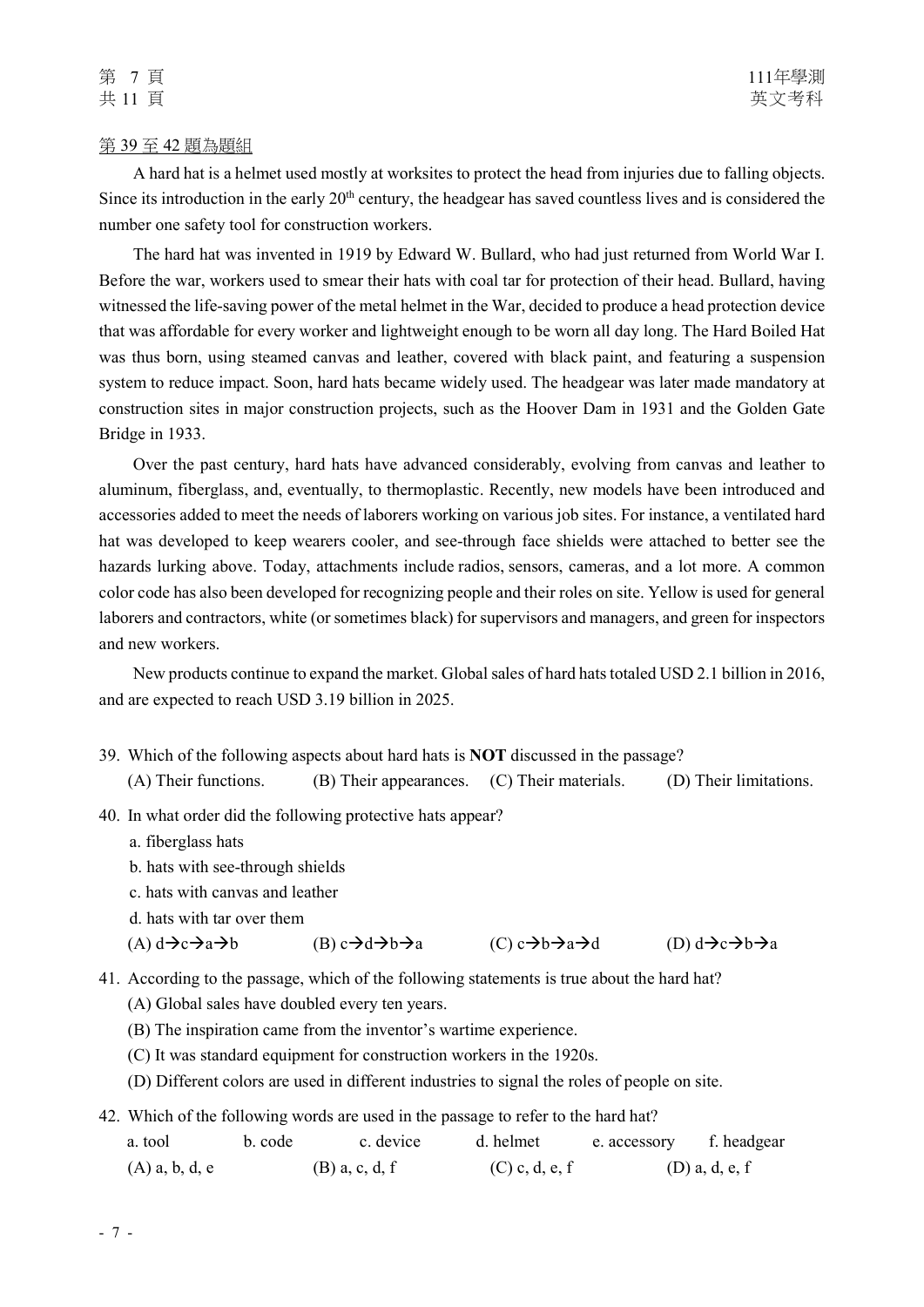Zebrafish, named for their characteristic stripes, have been a popular test subject for researchers. Only a few centimeters in length, the fish breed easily in captivity, grow quickly, and their transparent body makes it easy to study their organs. Above all, they possess some amazing "self-healing" power. When part of their heart is removed, they can grow it back in a matter of weeks. When blinded, they can quickly regain the ability to see.

Recent studies show that humans and zebrafish have the same major organs and share 70 percent of the genes. Moreover, 84 percent of human genes associated with disease find a counterpart in zebrafish. Scientists thus hope that understanding the self-healing mystery of the fish may one day allow humans to regenerate such organs as eyes, hearts, and spines.

Researchers at Vanderbilt University are particularly interested in zebrafish retina regeneration. They have learned that damage of retina can cause blindness in zebrafish, yet it only takes about three to four weeks before vision is restored. The structure and cell types of zebrafish retinas are almost identical to those of humans. If the process can be replicated in humans, it may give rise to new treatments for blindness caused by retinal damage.

In order to know exactly how zebrafish retina is regenerated, the team looked at the neurotransmitter gamma-aminobutyric acid (GABA), a chemical messenger in the brain that reduces the activity of neurons. They found that lowering GABA levels in zebrafish can trigger retina regeneration, while a high level of GABA concentration will suppress the regeneration process. This suggested that GABA plays an important role in the fish's ability to regain their sight.

The team is beginning to test the GABA theory on mice. If that works, human trials will be next on the agenda. If the research proves successful in humans, some of the nearly 40 million blind people worldwide may one day have a tiny, striped fish to thank.

- 43. What can we learn about zebrafish from the passage?
	- (A) How they should be studied in labs. (B) Where they derive their regenerative ability.
	- (C) Why they share humans' genetic code. (D) What they may offer in medical advancements.
- 44. Which of the following statements is true regarding GABA in zebrafish?
	- (A) Increasing GABA level facilitates neuron activities.
	- (B) There is a high level of GABA in the brain of zebrafish.
	- (C) Lowering GABA levels in the brain can stimulate retina regrowth.
	- (D) GABA contains chemical elements that trigger the growth of neurons.
- 45. Which of the following is closest in meaning to "replicated" in the third paragraph? (A) Reproduced. (B) Reassembled. (C) Recycled. (D) Restored.
- 46. According to the passage, which of the following is an opinion, but NOT a fact?
	- (A) Humans and zebrafish have 70 percent of genes in common.
	- (B) Zebrafish can quickly recover vision after damage to the retina.
	- (C) Scientists are testing if the GABA theory works on mice as it does on zebrafish.
	- (D) Understanding regeneration in zebrafish may allow humans to regrow their organs.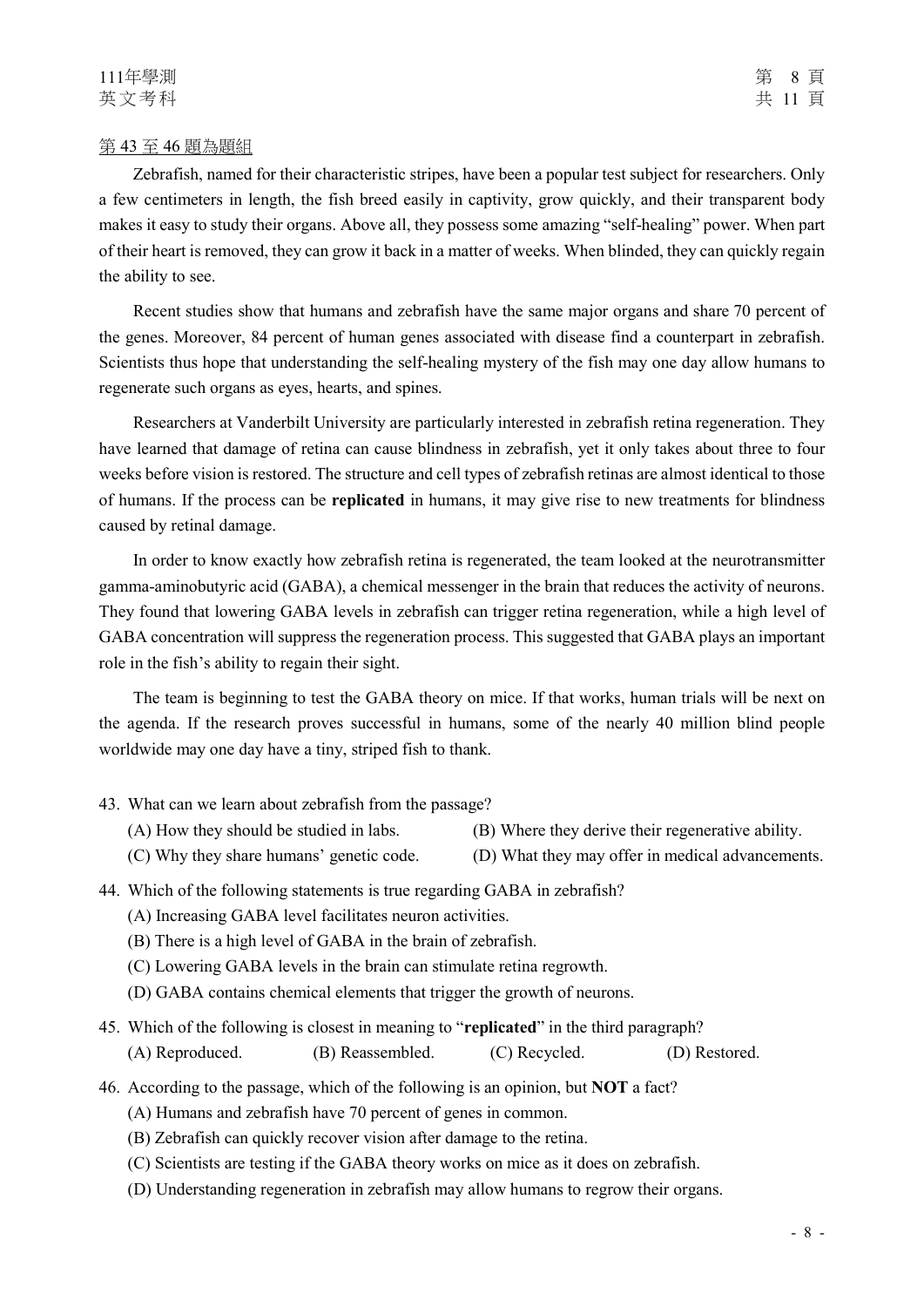# 第貳部分、混合題(占10分)

說明︰本部分共有1題組,每一子題配分標於題末。限在答題卷標示題號的作答區內作答, 並依規定用筆作答。

### 第 47 至 49 題為題組

To support refugees and people facing crises around the world, the International Olympic Committee created the Refugee Olympic Team. Refugee athletes have been invited to compete in the Olympic Games since 2016. Here are two refugee athletes and their stories.



Yusra Mardini is a swimmer who grew up in the war-torn country of Syria. Due to the unstable political situation there, Yusra sometimes had to train in pools under roofs that had been blown open by bombings.

In 2015 when she was just a 17-year-old, her house was destroyed in the civil war, so she decided to flee her home country. She managed to reach Turkey through Lebanon. From Turkey, she boarded a small boat that held 20 people and set sail into the deep waters of the Aegean Sea. But 30 minutes later, the engine stopped and the boat began to sink. Yusra dove into the cold water, and—with the help of her sister and two men—swam and pushed the boat for over three hours to reach the Greek island of Lesbos. They saved everyone aboard.

Yusra eventually settled in Germany and has since worked to inspire others to pursue their dreams. Her incredible story and superior swimming skills won her the opportunity to participate in the Olympic Games. She was a member of the Refugee Olympic Team for both the 2016 Rio Games and 2021 Tokyo Games.

Popole Misenga was born in the Democratic Republic of the Congo. When he was nine, the country's civil war claimed the life of his mother and left him homeless. Escaping from the war zone, he wandered alone for a week in a rainforest before being rescued and taken to a center for displaced children in the capital, Kinshasa.

There, Popole discovered judo, from which he gained strength in body and mind. "Judo helped me by giving me serenity, discipline, commitment everything," he said. He trained hard and became a professional judoka. However, each time he lost a competition, his coaches would lock him in a cage for days, feeding him only coffee and bread. Finally, when he was cruelly abused for not winning medals at the 2013 World Championships in Brazil, he decided to seek protection.

Popole was granted asylum in 2014 by Brazilian government and later continued judo training at a youth facility. He made his Olympic debut at Rio 2016. He also represented the Refugee Olympic Team in 2021 Tokyo Games.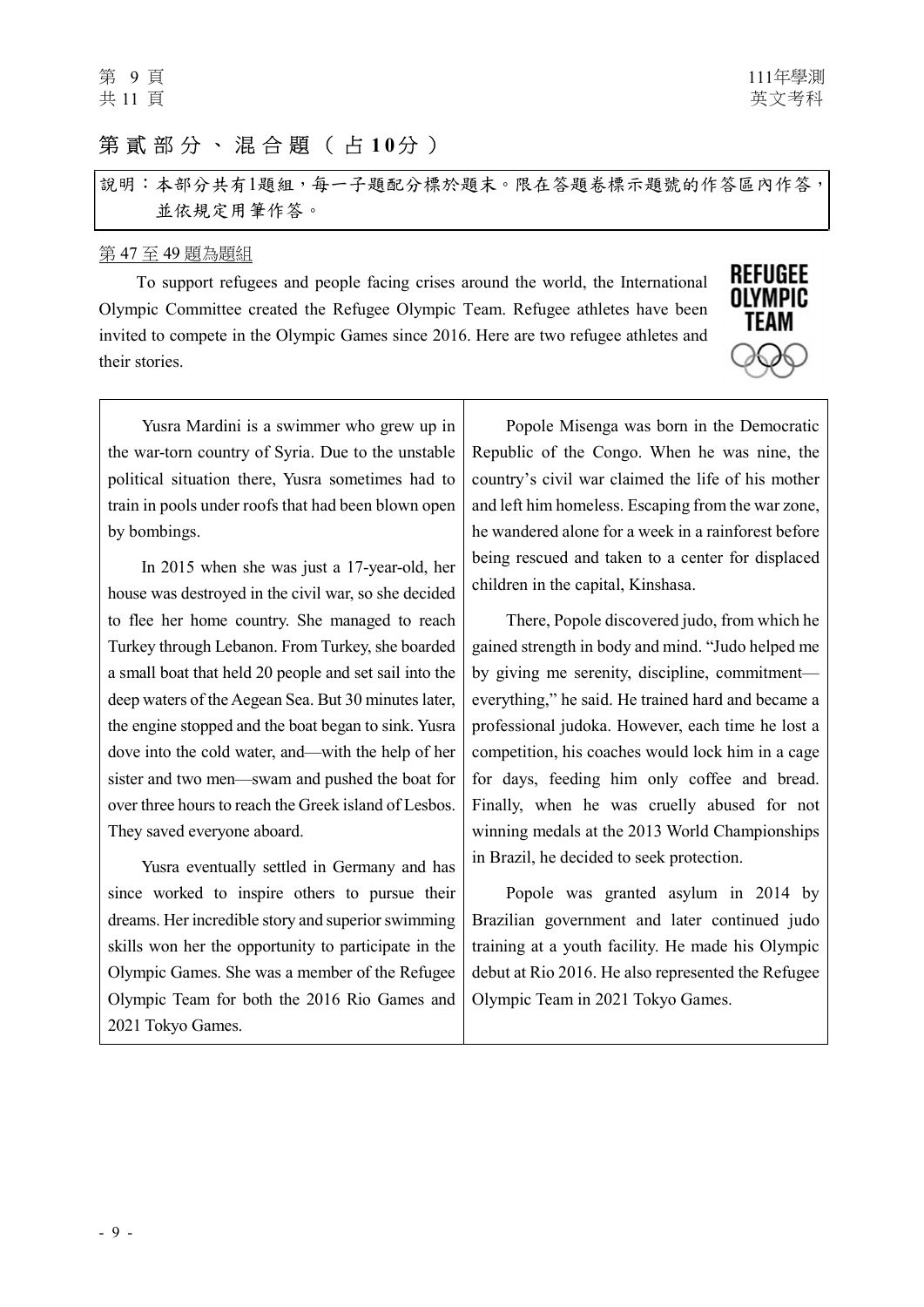47. 請根據選文內容,從兩則故事中各選出一個單詞 (word),分別填入下列兩句的空格,並視語 法需要作適當的字形變化,使句子語意完整、語法正確,且符合全文文意。(填空,4分) With her amazing courage and swimming skills, Yusra Mardini was not only able to save lives but also fulfill her dream of  $(A)$  in the Olympic Games.

Judo helped Popole Misenga to be strong both physically and mentally, and gave him the courage to escape from the (B) of his coaches.

- 48. Which word in Popole Misenga's story means "protection given by a country or embassy to refugees from another country"? (簡答,2分)
- 49. 請從下列(A)到(F)中,選出對Yusra Mardini和 Popole Misenga都正確的選項。(多選題,4分)
	- (A) Being an Olympic medalist.
	- (B) Growing up in an orphanage.
	- (C) Joining the Olympic Games more than once.
	- (D) Leaving his/her hometown because of war.
	- (E) Showing talent in sports after going to a foreign country.
	- (F) Traveling through several countries before securing protection.